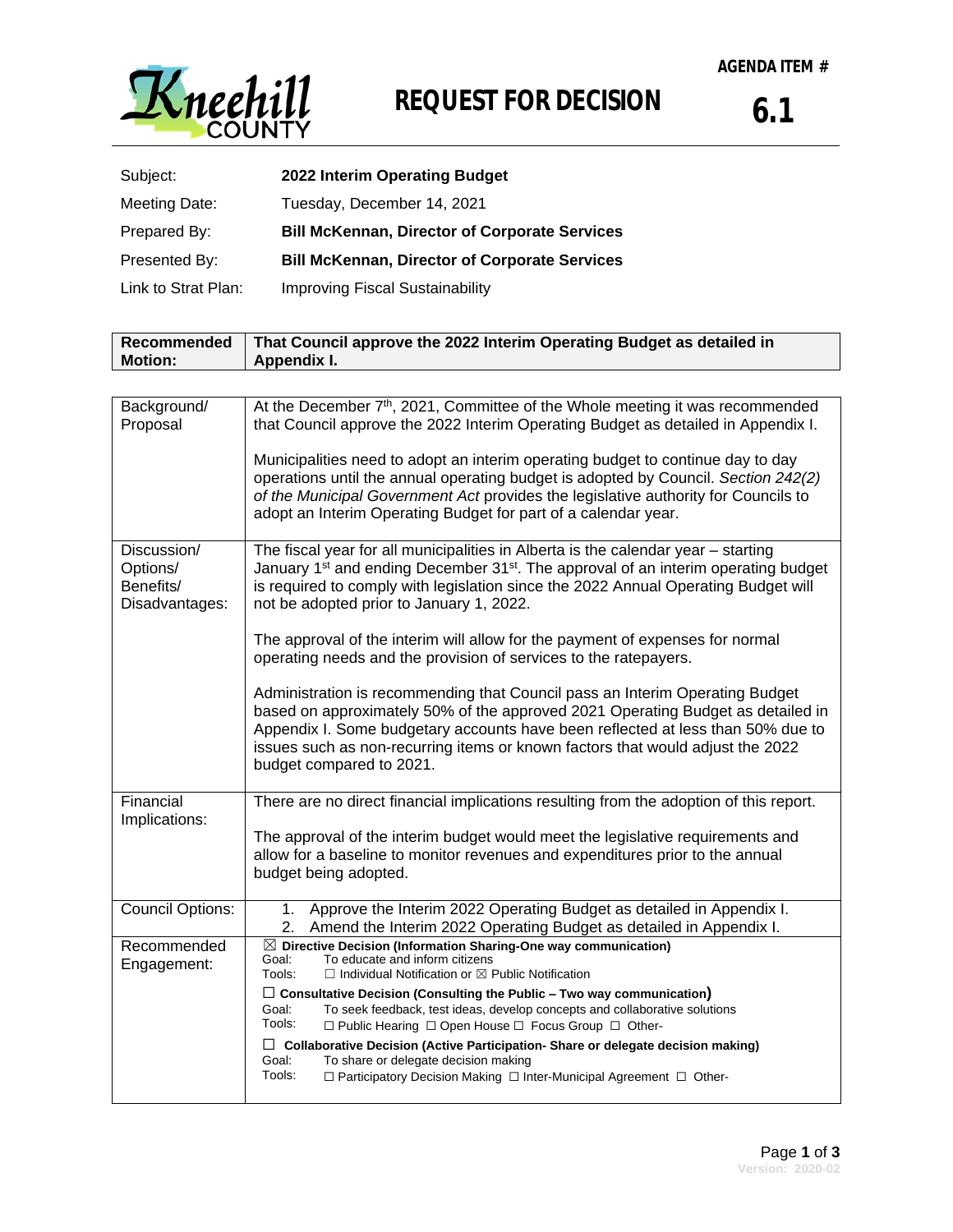## **REQUEST FOR DECISION**

| Attachments:          | Appendix I: 2022 Interim Operating Budget |
|-----------------------|-------------------------------------------|
| Follow-up<br>Actions: | None required.                            |

Bill McKennan Director Approval: Bill McKennan, Director of Corporate Services

CAO Approval:

Mike Haugen, Chief Administrative Officer